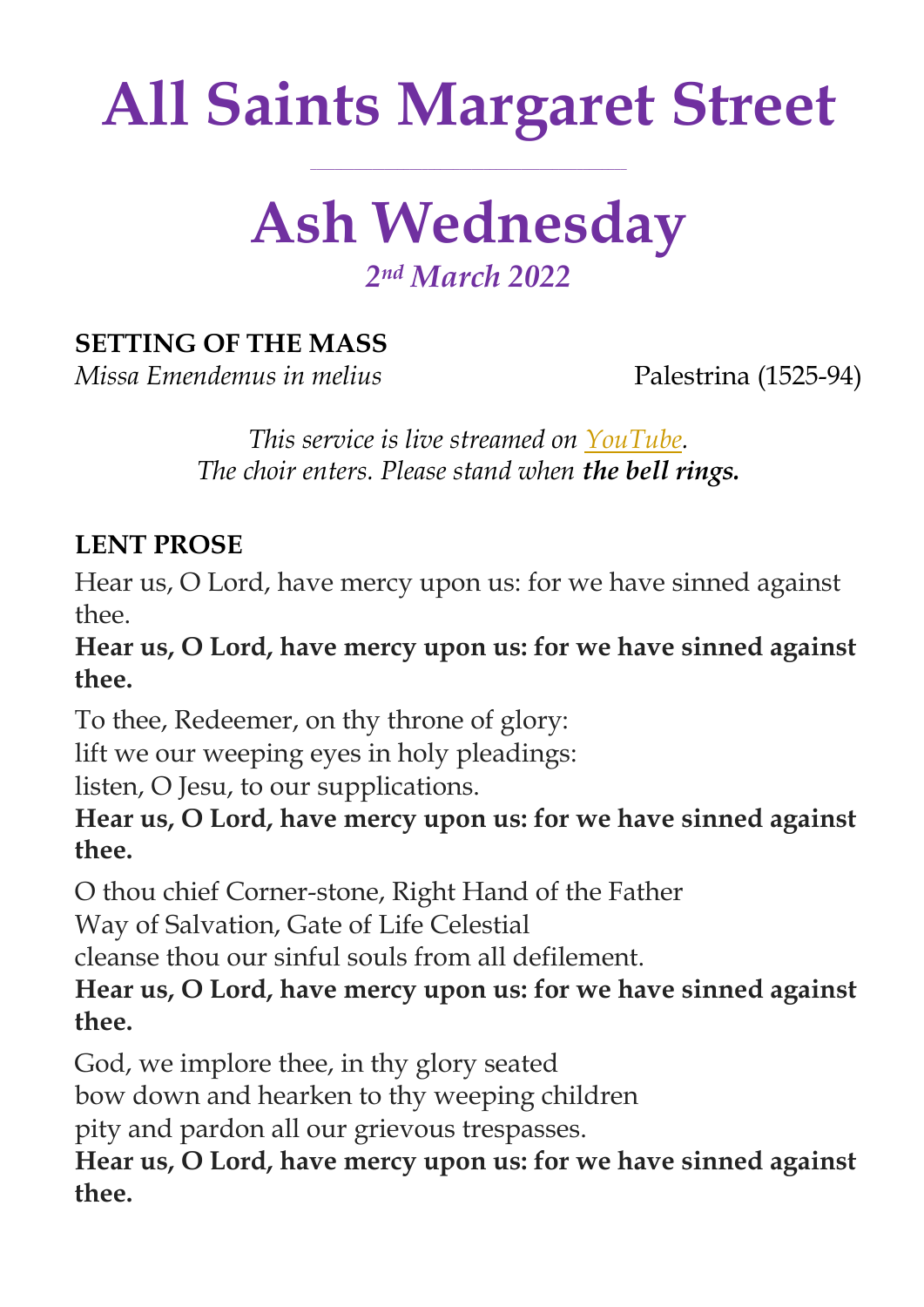*The choir sings the entrance chant.*

#### **INTRODUCTORY RITES**

In the name of the Father, and of the Son, and of the Holy Spirit. **Amen.**

The Lord be with you. **And with thy spirit.**

### **COLLECT**

Almighty and everlasting God, who hatest nothing that thou hast made and dost forgive the sins of all them that are penitent: create and make in us new and contrite hearts that we, worthily lamenting our sins and acknowledging our wretchedness, may obtain of thee, the God of all mercy, perfect remission and forgiveness; through Jesus Christ thy Son our Lord, who liveth and reigneth with thee, in the unity of the Holy Spirit, one God, now and for ever. **Amen.**

### **FIRST READING**: Joel 2.1-2, 12-17

A reading from the book of Joel

Blow the trumpet in Zion; sound the alarm on my holy mountain! Let all the inhabitants of the land tremble, for the day of the Lord is coming, it is near—a day of darkness and gloom, a day of clouds and thick darkness! Like blackness spread upon the mountains a great and powerful army comes; their like has never been from of old, nor will be again after them in ages to come. Yet even now, says the Lord, return to me with all your heart, with fasting, with weeping, and with mourning; rend your hearts and not your clothing. Return to the Lord, your God, for he is gracious and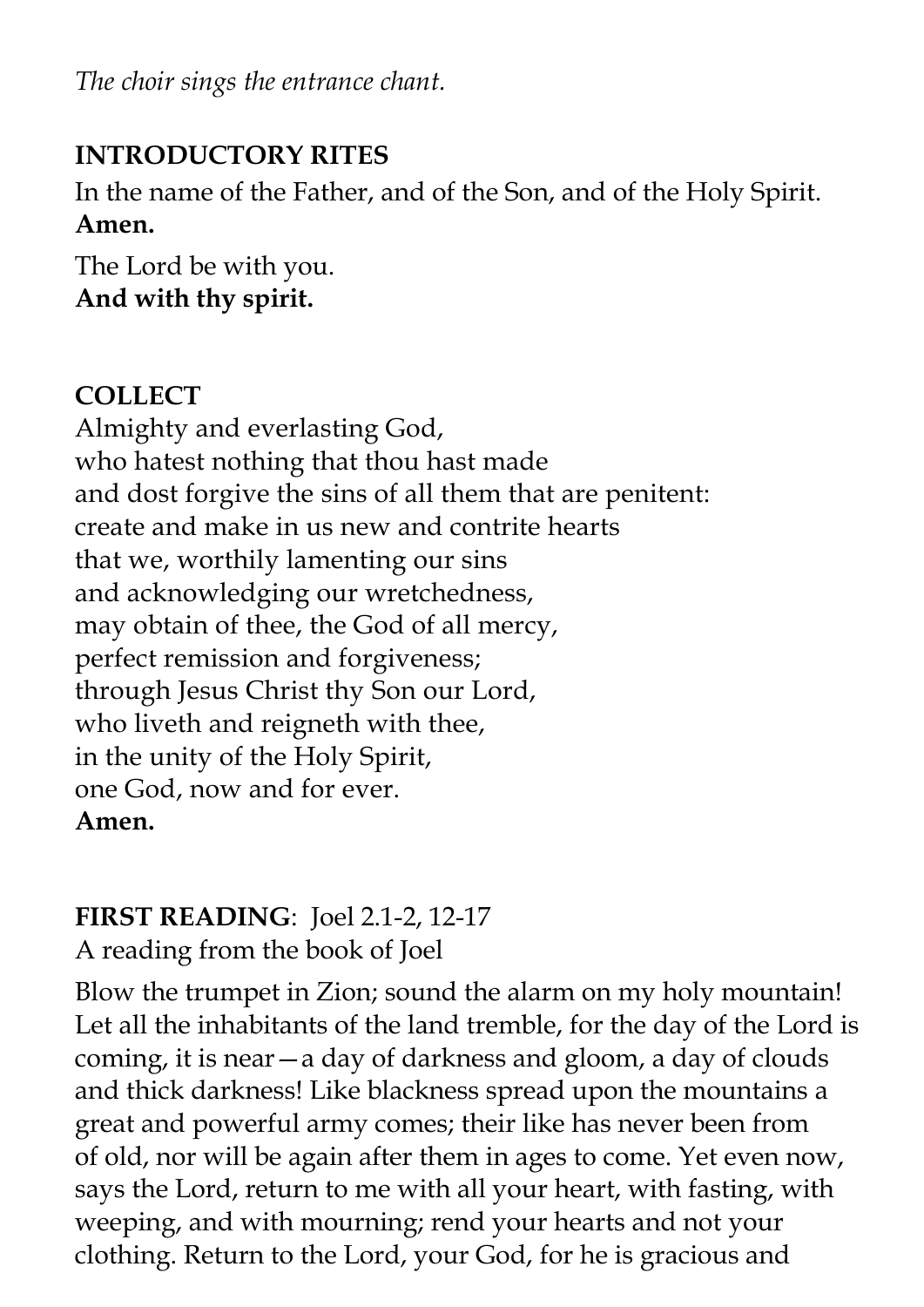merciful, slow to anger, and abounding in steadfast love, and relents from punishing. Who knows whether he will not turn and relent, and leave a blessing behind him, a grain-offering and a drink-offering for the Lord, your God? Blow the trumpet in Zion; sanctify a fast; call a solemn assembly; gather the people. Sanctify the congregation; assemble the aged; gather the children, even infants at the breast. Let the bridegroom leave his room, and the bride her canopy. Between the vestibule and the altar let the priests, the ministers of the Lord, weep. Let them say, 'Spare your people, O Lord, and do not make your heritage a mockery, a byword among the nations. Why should it be said among the peoples, "Where is their God?" '

This is the word of the Lord. **Thanks be to God.** 

#### **PSALM 51.1-12**

- HAVE mercy upon me, O God, after thy great goodness : according to the multitude of thy mercies do away mine offences.
- Wash me throughly from my wickedness : and cleanse me from my sin.
- For I acknowledge my faults : and my sin is ever before me.
- Against thee only have I sinned, and done this evil in thy sight : that thou mightest be justified in thy saying, and clear when thou art judged.
- Behold, I was shapen in wickedness : and in sin hath my mother conceived me.
- But lo, thou requirest truth in the inward parts: and shalt make me to understand wisdom secretly.
- Thou shalt purge me with hyssop, and I shall be clean : thou shalt wash me, and I shall be whiter than snow.
- Thou shalt make me hear of joy and gladness : that the bones which thou hast broken may rejoice.
- Turn thy face from my sins : and put out all my misdeeds.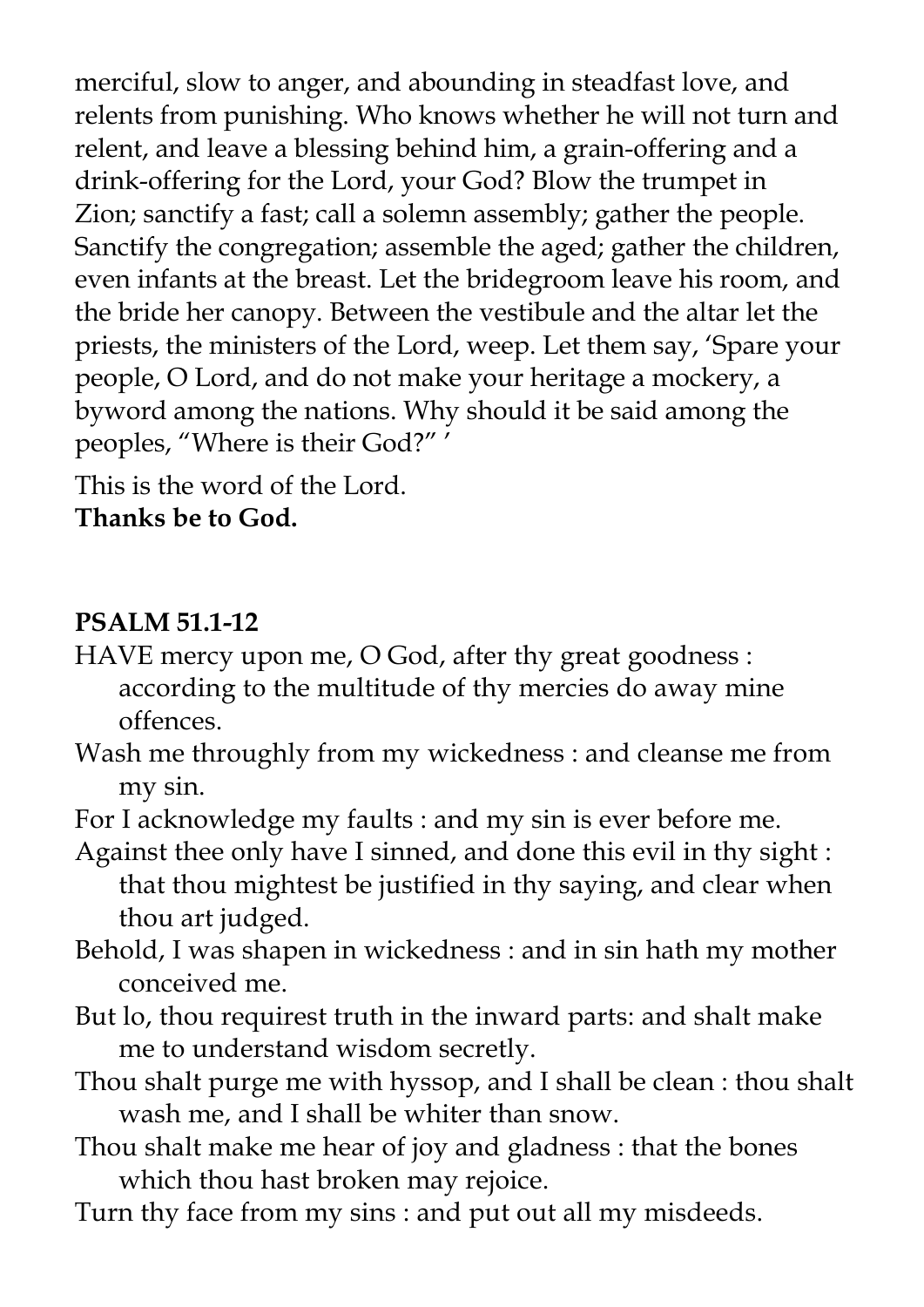- Make me a clean heart, O God : and renew a right spirit within me.
- Cast me not away from thy presence : and take not thy holy Spirit from me.
- O give me the comfort of thy help again : and stablish me with thy free Spirit.

#### **SECOND READING:** 2 Corinthians 5.20-6.10

A reading from St Paul's second letter to the Corinthians

So we are ambassadors for Christ, since God is making his appeal through us; we entreat you on behalf of Christ, be reconciled to God. For our sake he made him to be sin who knew no sin, so that in him we might become the righteousness of God. As we work together with him, we urge you also not to accept the grace of God in vain. For he says, 'At an acceptable time I have listened to you, and on a day of salvation I have helped you.' See, now is the acceptable time; see, now is the day of salvation! We are putting no obstacle in anyone's way, so that no fault may be found with our ministry, but as servants of God we have commended ourselves in every way: through great endurance, in afflictions, hardships, calamities, beatings, imprisonments, riots, labours, sleepless nights, hunger; by purity, knowledge, patience, kindness, holiness of spirit, genuine love, truthful speech, and the power of God; with the weapons of righteousness for the right hand and for the left; in honour and dishonour, in ill repute and good repute. We are treated as impostors, and yet are true; as unknown, and yet are well known; as dying, and see—we are alive; as punished, and yet not killed; as sorrowful, yet always rejoicing; as poor, yet making many rich; as having nothing, and yet possessing everything.

This is the word of the Lord. **Thanks be to God.**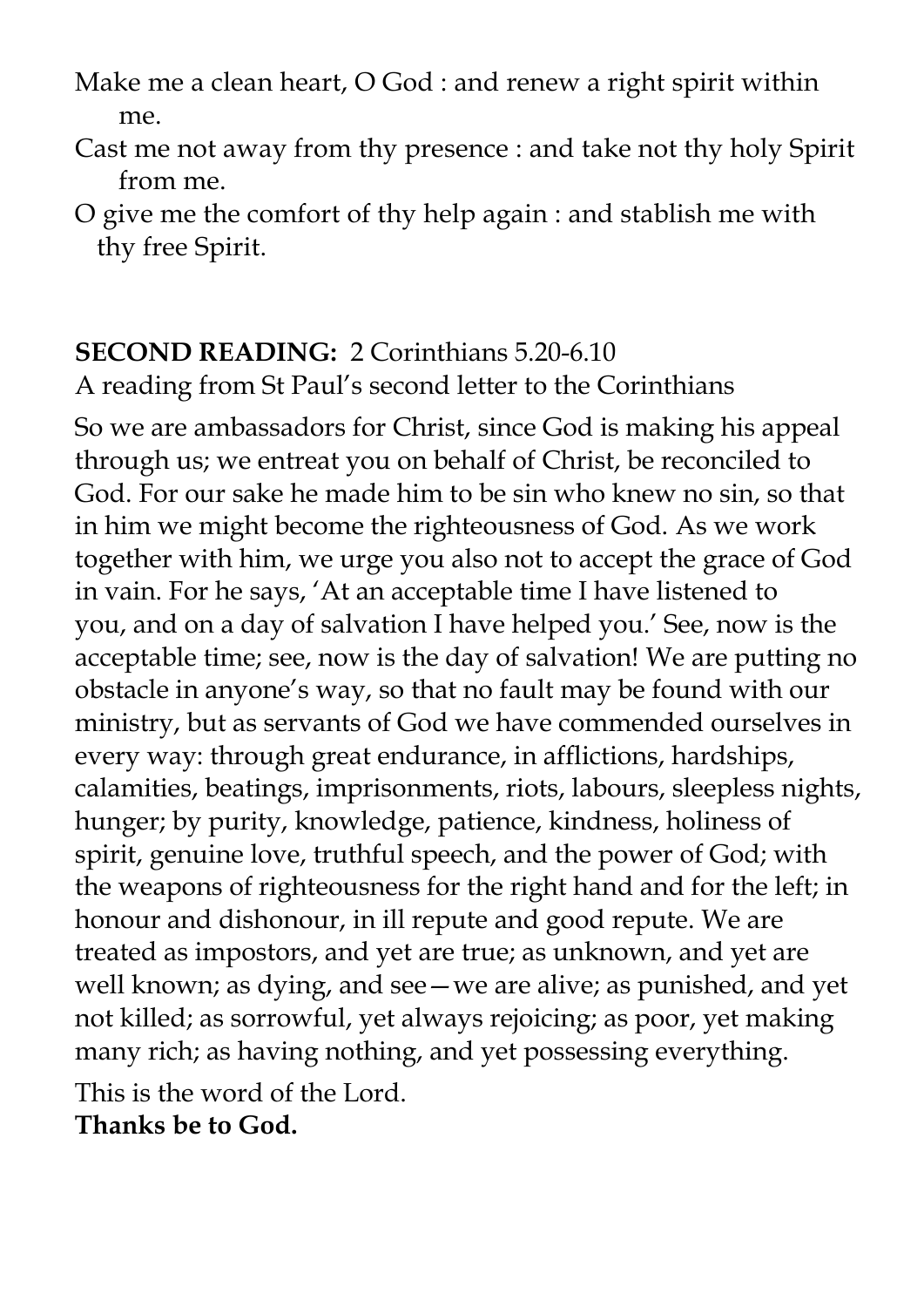**GOSPEL ACCLAMATION** Praise to you, O Christ, King of eternal glory. **Praise to you, O Christ, King of eternal glory.** A pure heart create for me, O God, and give me again the joy of your help. **Praise to you, O Christ, King of eternal glory.**

**GOSPEL:** *Matthew 6.1-6, 16-21* The Lord be with you.

**And with thy spirit.** 

Hear the Gospel of our Lord Jesus Christ according to Matthew. **Glory be to thee, O Lord.** 

'Beware of practising your piety before others in order to be seen by them; for then you have no reward from your Father in heaven. So whenever you give alms, do not sound a trumpet before you, as the hypocrites do in the synagogues and in the streets, so that they may be praised by others. Truly I tell you, they have received their reward. But when you give alms, do not let your left hand know what your right hand is doing, so that your alms may be done in secret; and your Father who sees in secret will reward you. And whenever you pray, do not be like the hypocrites; for they love to stand and pray in the synagogues and at the street corners, so that they may be seen by others. Truly I tell you, they have received their reward. But whenever you pray, go into your room and shut the door and pray to your Father who is in secret; and your Father who sees in secret will reward you. And whenever you fast, do not look dismal, like the hypocrites, for they disfigure their faces so as to show others that they are fasting. Truly I tell you, they have received their reward. But when you fast, put oil on your head and wash your face, so that your fasting may be seen not by others but by your Father who is in secret; and your Father who sees in secret will reward you. Do not store up for yourselves treasures on earth, where moth and rust consume and where thieves break in and steal; but store up for yourselves treasures in heaven, where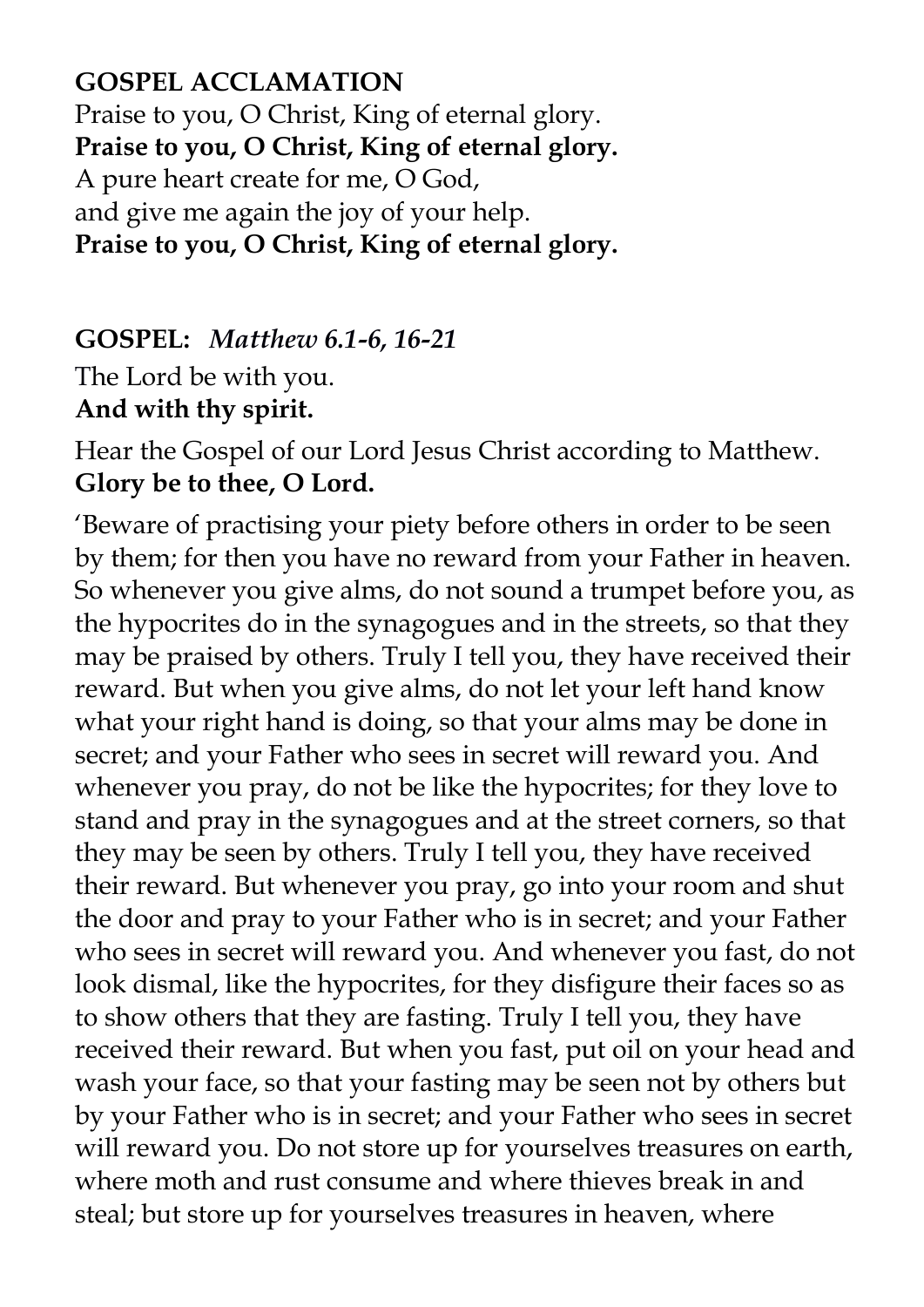neither moth nor rust consumes and where thieves do not break in and steal. For where your treasure is, there your heart will be also.

This is the Gospel of the Lord. **Praise be to thee, O Christ.**

**SERMON** The Vicar, Fr Peter Anthony

#### **BLESSING AND DISTRIBUTION OF ASHES**

Brethren, it has been the custom in the Church from ancient times to observe with great devotion the days of our Lord's Passion and Resurrection, and to prepare for the same by a season of penitence and fasting. To make a right beginning of repentance, and as a mark of our mortal nature, let us ask God our Father that he vouchsafe to bless these ashes with an abundance of his grace.

*The celebrant blesses ashes:*

O God, who desirest not the death of a sinner, but rather that he should turn from his sin and be saved, mercifully look upon the mortality of our mortal nature, and of thy goodness vouchsafe to bless these ashes now to be set upon our heads in token of humility and to obtain pardon; that we knowing we are but dust and that for our unworthiness unto dust shall return, may through thy mercy be found meet to receive forgiveness of all our sins, and those good things which thou hast promised to the penitent, through Christ our Lord. **Amen.**

*The faithful approach the celebrant, who places ashes on each person's forehead.*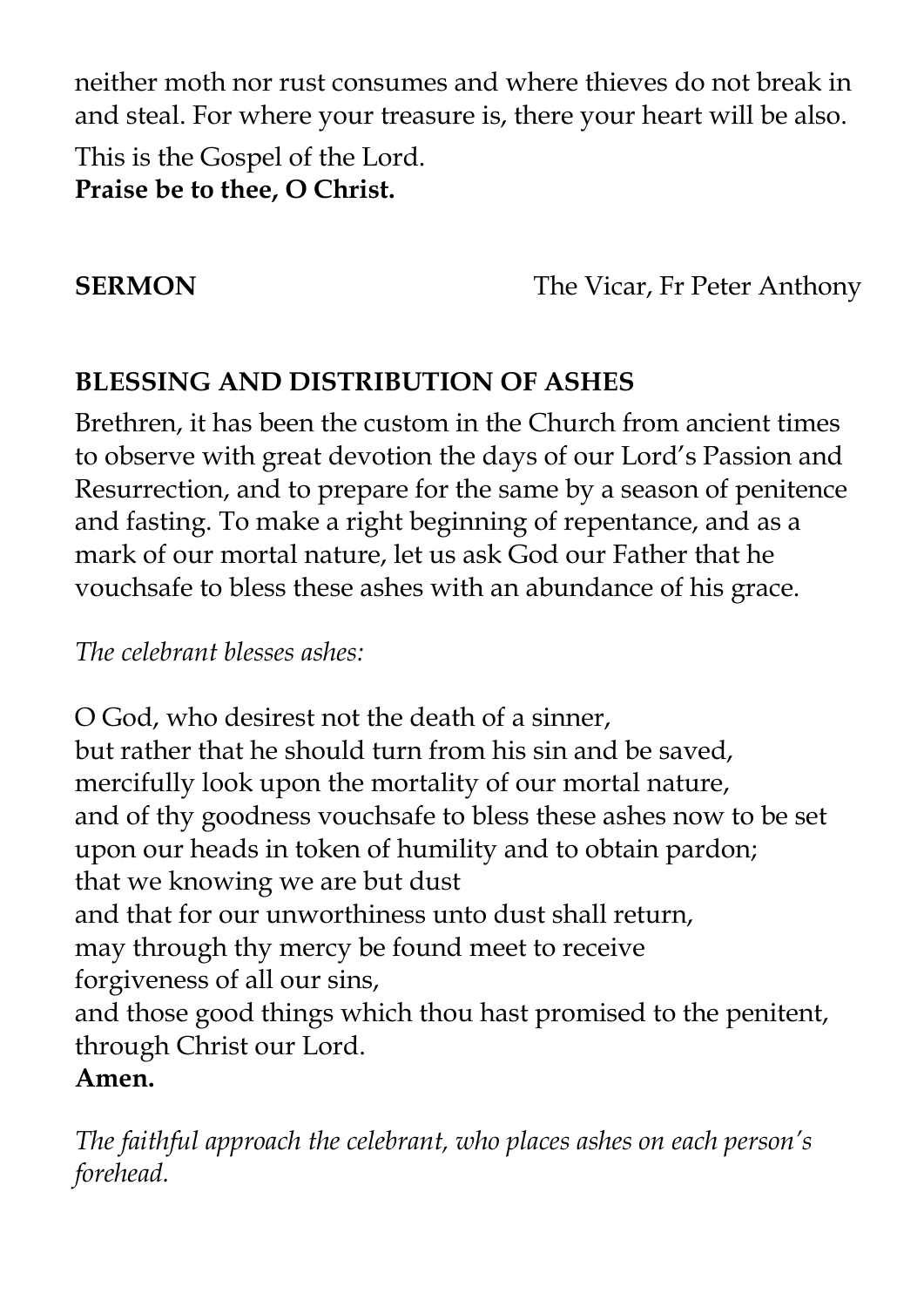#### **MOTET** Morley (1557-1602)

Nolo mortem peccatoris; Haec sunt verba Salvatoris.

*"I do not wish the death of a sinner." These are the words of the Saviour.* Father I am thine only Son, sent down from heav'n mankind to save.

Father, all things fulfilled and done according to thy will, I have. Father, my will now all is this: Nolo mortem peccatoris.

Father, behold my painful smart, taken for man on ev'ry side; Ev'n from my birth to death most tart, no kind of pain I have denied,

but suffered all, and all for this: Nolo mortem peccatoris.

#### **THE PRAYER OF THE FAITHFUL**

Lord, hear us. **Lord, graciously hear us.**

Merciful Father, **accept these prayers for the sake of thy Son, our Saviour Jesus Christ. Amen.**

#### **THE PEACE**

The peace of the Lord be always with you. **And with thy spirit.**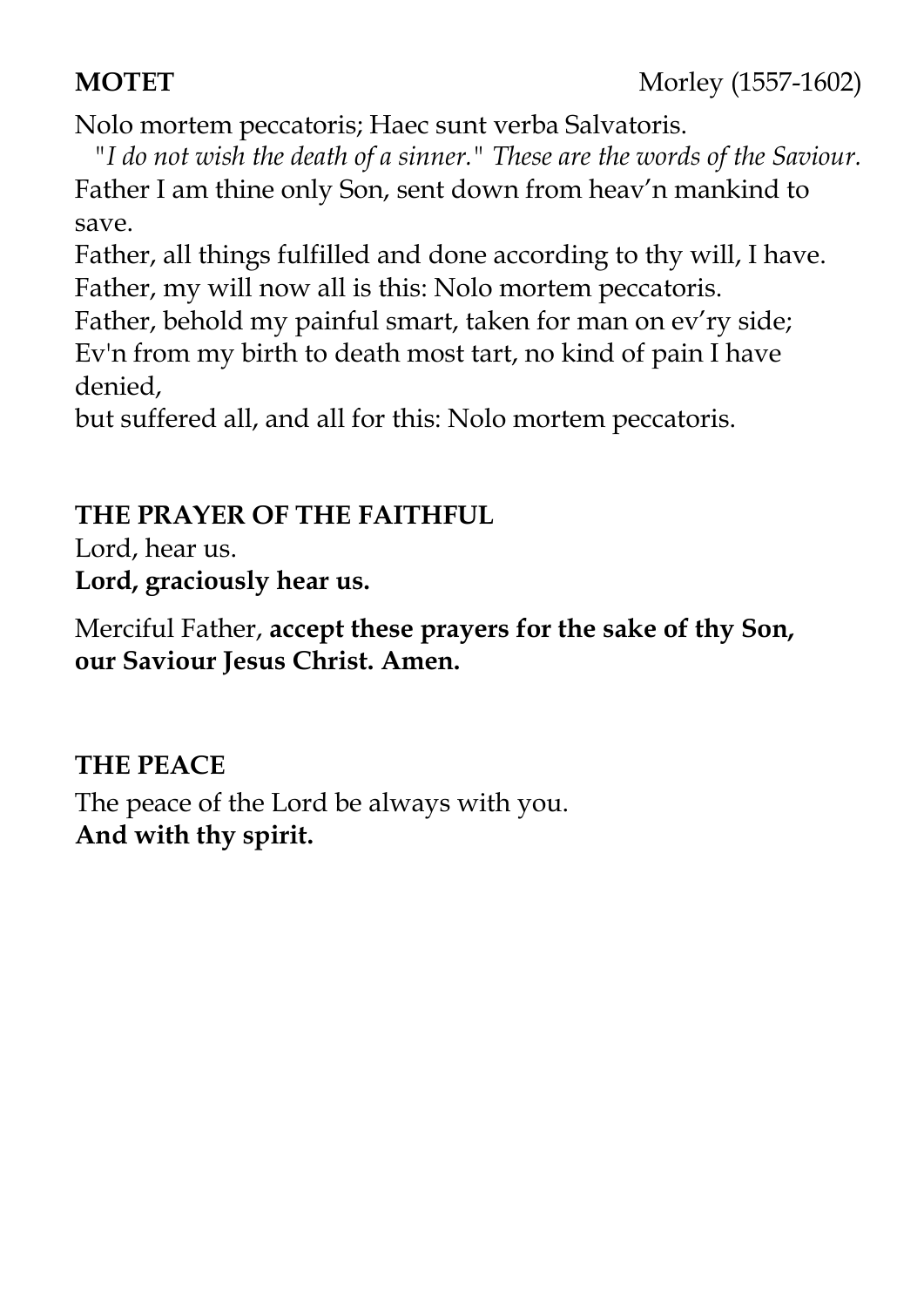#### **OFFERTORY MOTET** Byrd (1542-1623)

Emendemus in melius quæ ignoranter peccavimus; ne subito præoccupati die mortis, quæramus spatium pœnitentiæ, et invenire non possimus. Attende, Domine, et miserere; quia peccavimus tibi. Adjuva nos, Deus salutaris noster, et propter honorem nominis tui libera nos.

Let us amend for the better in those things in which we have sinned *through ignorance; lest suddenly overtaken by the day of death, we seek space for repentance, and be not able to find it. Hearken, O Lord, and have mercy: for we have sinned against thee. Help us, O God of our salvation, and for the honour of thy name deliver us.*

Pray, my brothers and sisters, that my sacrifice and yours may be acceptable to God the almighty Father. **May the Lord accept the sacrifice at thy hands for the praise and glory of his name, for our good, and the good of all his holy Church.** 

#### **THE PRAYER OVER THE OFFERINGS**

As we solemnly offer the annual sacrifice for the beginning of Lent, we entreat you, O Lord, that, through works of penance and charity, we may turn away from harmful pleasures and, cleansed from our sins, may become worthy to celebrate devoutly the Passion of your Son. Who lives and reigns for ever and ever. **Amen.**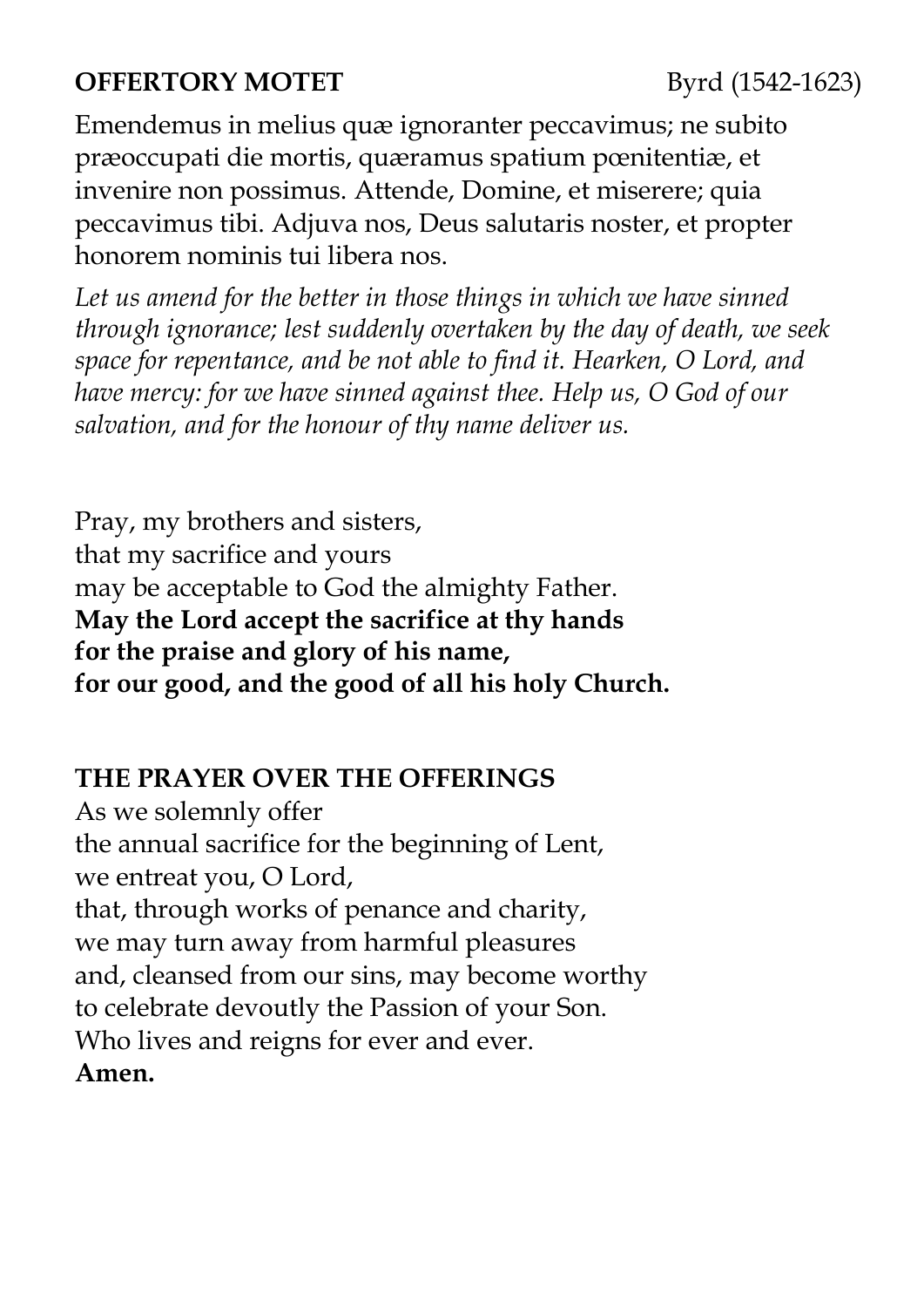**THE EUCHARISTIC PRAYER**  The Lord be with you. **And with thy spirit.** 

Lift up your hearts. **We lift them up unto the Lord.** 

Let us give thanks unto the Lord our God. **It is meet and right so to do.** 

**SANCTUS & BENEDICTUS** *are sung by the choir:* 

Holy, holy, holy, Lord God of hosts, Heaven and earth are full of thy glory, Glory be to thee, O Lord most high. Blessed is he that cometh in the name of the Lord. Hosanna in the highest.

 *Please kneel*

Jesus Christ is Lord: **O Saviour of the world, who by thy cross and precious blood hast redeemed us, save us, and help us, we humbly beseech thee, O Lord.**

… O Father Almighty, world without end. **Amen.**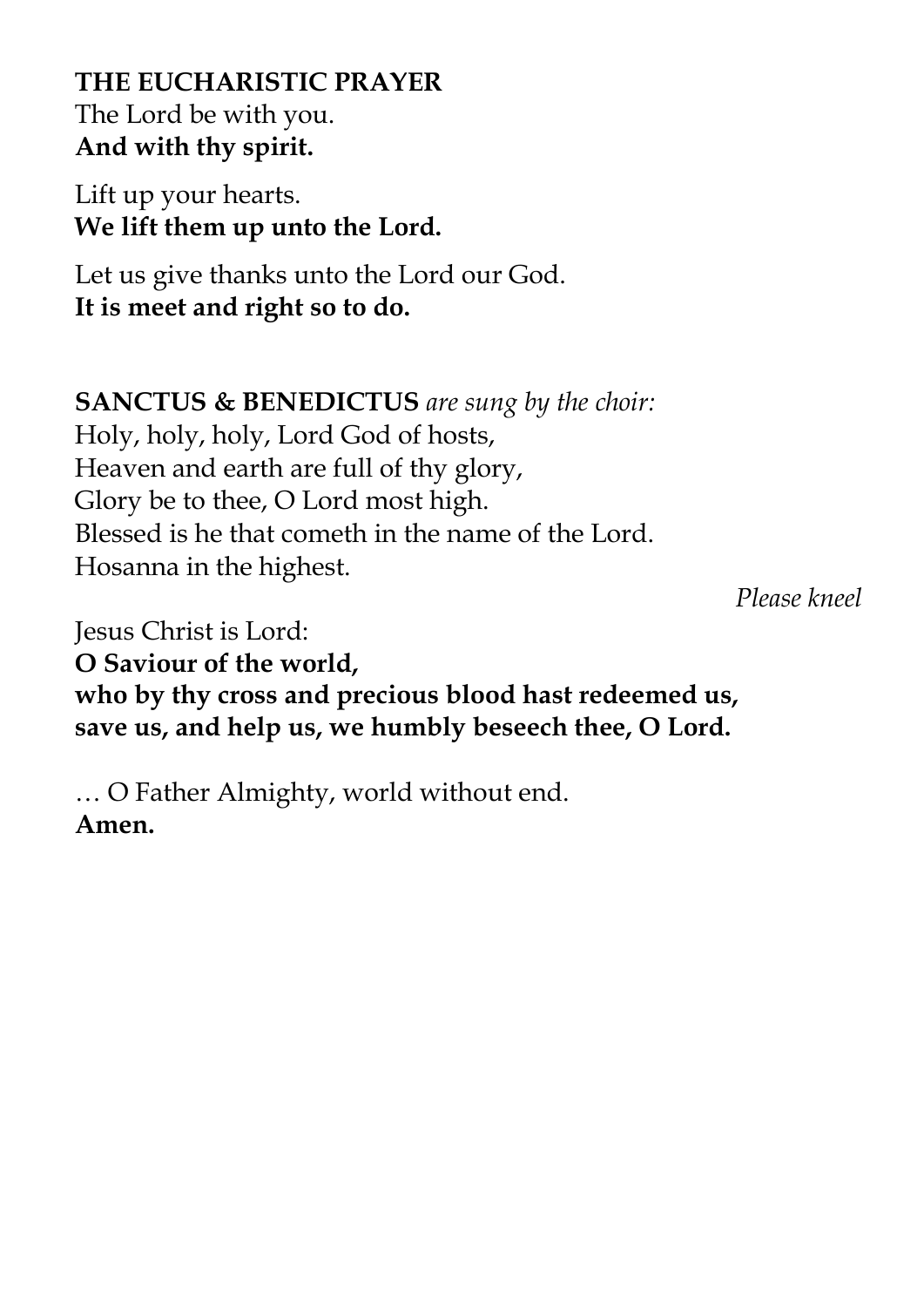#### **THE LORD'S PRAYER**



#### **AGNUS DEI** *is sung by the choir.*

O Lamb of God, that takest away the sins of the world, have mercy upon us.

O Lamb of God, that takest away the sins of the world, have mercy upon us.

O Lamb of God, that takest away the sins of the world, grant us thy peace.

Behold the Lamb of God, who takes away the sin of the world. Blessed are those who are called to his supper. **Lord, I am not worthy that thou shouldest come under my roof, but speak the word only and my soul shall be healed.**

*The choir sings the communion antiphon.*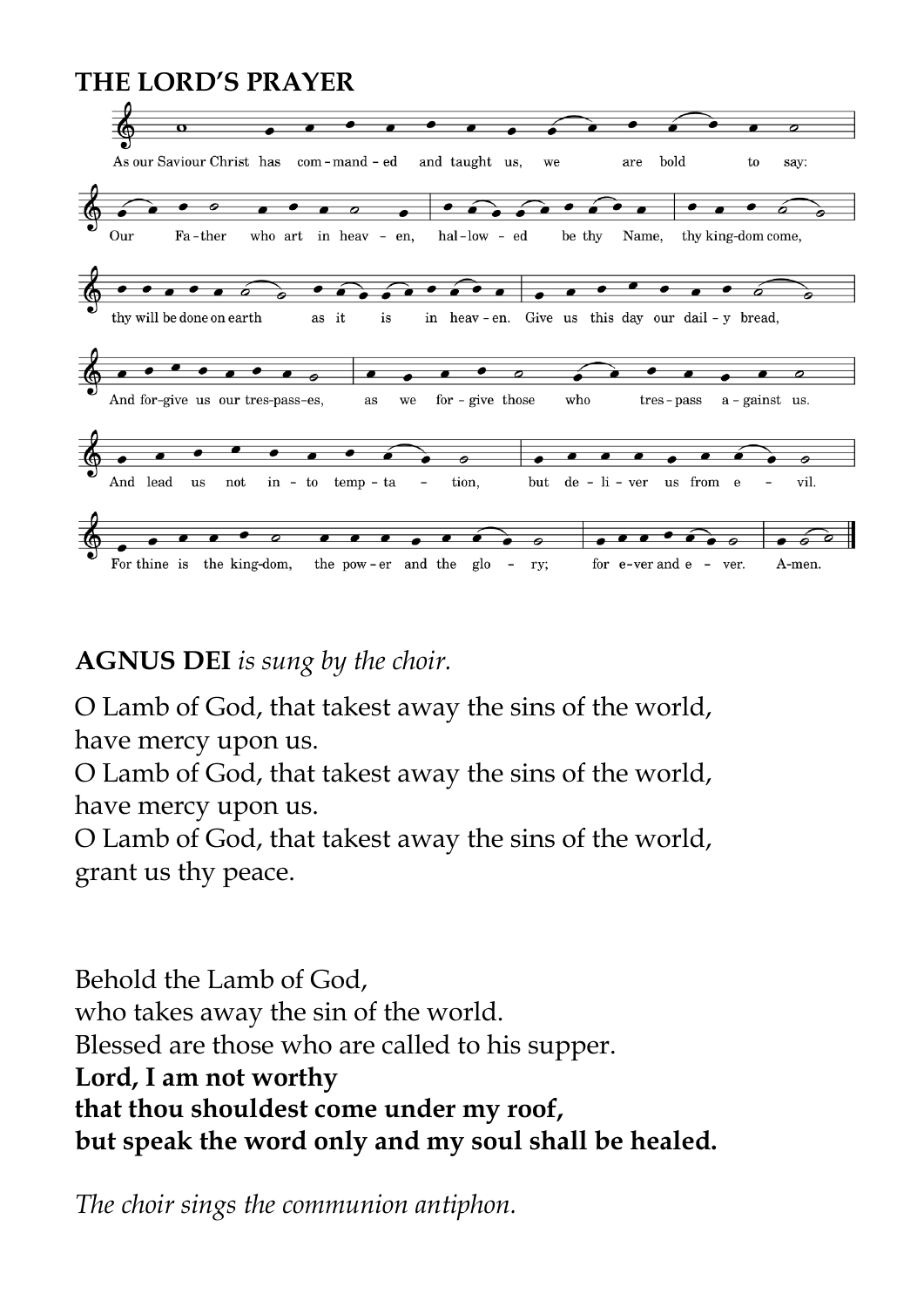*Please use either of the two communion stations. Gluten-free hosts are available at the Lady Altar station.*

*The choir sings the antiphon 'Dele, Domine, iniquitatem meam'.*

#### **COMMUNION HYMN:****70**(i) *Lord Jesus, think on me*

#### **PRAYER AFTER COMMUNION**

May the Sacrament we have received sustain us, O Lord, that our Lenten fast may be pleasing to you and be for us a healing remedy. Through Christ our Lord. **Amen.**

#### **THE BLESSING**

#### **THE DISMISSAL**

Go in the peace of Christ. **Thanks be to God.**

*Retiring collection: please make donations in the collection plate or tap your debit or credit card on the machine.*